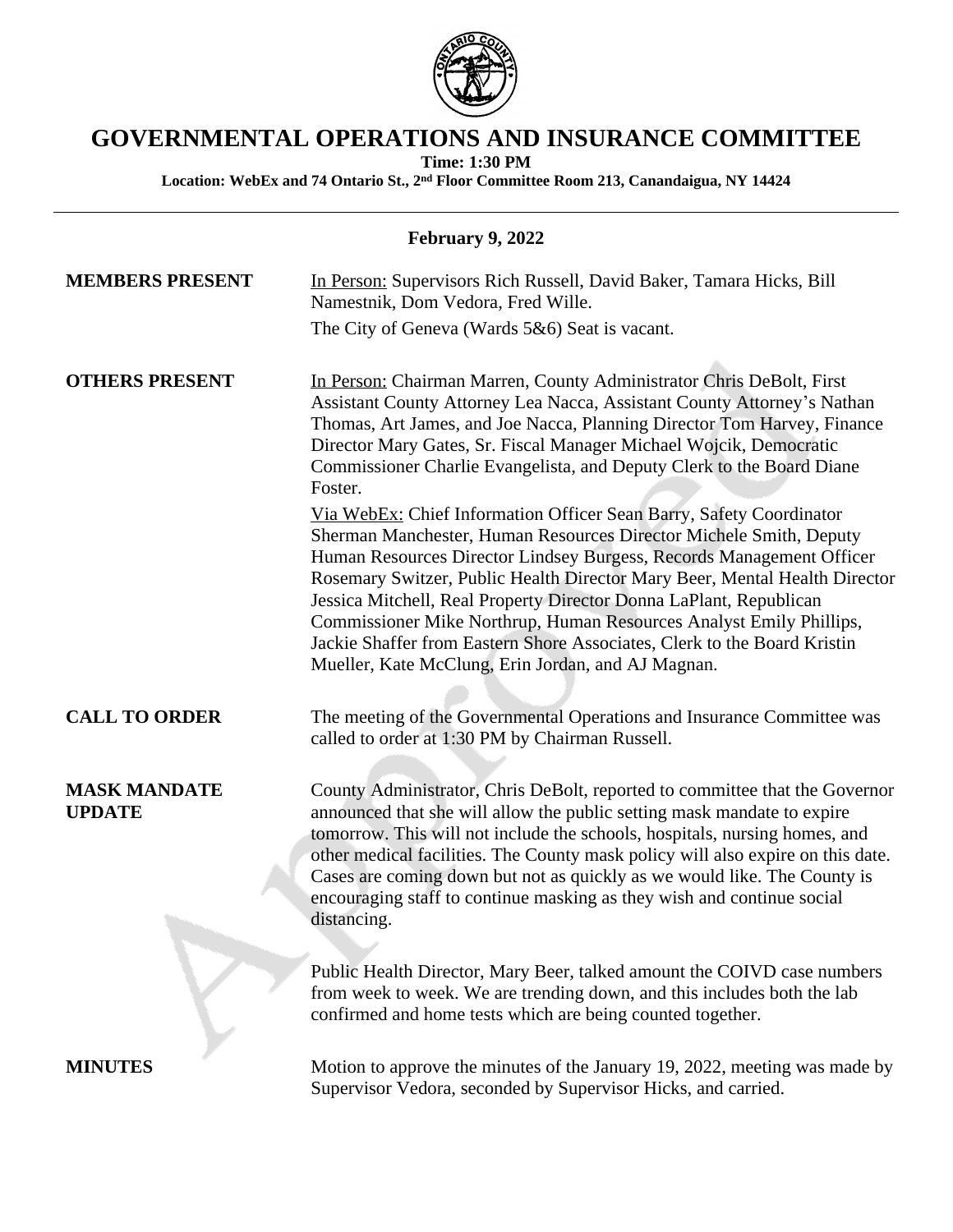### **INFORMATION TECHNOLOGY**

| <b>TECHNOLOGY</b><br>Resolution | Chief Information Officer, Sean Barry, presented a resolution entitled, "Mobile"<br>Device Policy and Procedure".                                                                                                                                                                                                                                                                                                                                                                                                                                                                                                               |
|---------------------------------|---------------------------------------------------------------------------------------------------------------------------------------------------------------------------------------------------------------------------------------------------------------------------------------------------------------------------------------------------------------------------------------------------------------------------------------------------------------------------------------------------------------------------------------------------------------------------------------------------------------------------------|
|                                 | Supervisor Baker motioned to approve the mobile device policy and procedure.<br>Supervisor Vedora seconded the motion. The motion carried.                                                                                                                                                                                                                                                                                                                                                                                                                                                                                      |
| <b>RAIMS</b>                    |                                                                                                                                                                                                                                                                                                                                                                                                                                                                                                                                                                                                                                 |
| Informational                   | Records Management Officer, Rosemary Switzer, presented the 2021 RAIMS<br>and Historian Annual Reports.                                                                                                                                                                                                                                                                                                                                                                                                                                                                                                                         |
|                                 | Supervisor Vedora motioned to approve the 2021 RAIMS and Historian<br>Annual reports as a block. Supervisor Namestnik seconded the motion. The<br>motion carried.                                                                                                                                                                                                                                                                                                                                                                                                                                                               |
| <b>REAL PROPERTY</b>            |                                                                                                                                                                                                                                                                                                                                                                                                                                                                                                                                                                                                                                 |
| <b>Resolutions</b>              | Real Property Director, Donna LaPlant, presented the following two<br>resolutions:                                                                                                                                                                                                                                                                                                                                                                                                                                                                                                                                              |
|                                 | Resolution of Approval – Bloomfield Meadows – Correction of Error –<br>2022 County/Tax Roll                                                                                                                                                                                                                                                                                                                                                                                                                                                                                                                                     |
|                                 | Resolution of Approval - Hill Property Partnership - Correction of<br>$\bullet$<br>Error - 2022 County/Tax Roll                                                                                                                                                                                                                                                                                                                                                                                                                                                                                                                 |
|                                 | Supervisor Baker motioned to approve the two correction of errors resolutions<br>for the 2022 County/Tax roll. Supervisor Vedora seconded the motion. The<br>motion carried.                                                                                                                                                                                                                                                                                                                                                                                                                                                    |
| <b>PLANNING</b>                 |                                                                                                                                                                                                                                                                                                                                                                                                                                                                                                                                                                                                                                 |
| Resolution                      | Planning Director, Tom Harvey, presented a resolution entitled, "Authorization<br>to Contract with the Center for Government Research to Calculate Weighted<br>Voting Assignments".                                                                                                                                                                                                                                                                                                                                                                                                                                             |
|                                 | Supervisor Vedora motioned to approve the contract with Center for<br>Government Research. Supervisor Hicks seconded the motion. The motion<br>carried. Supervisor Baker voted "no" on this resolution.                                                                                                                                                                                                                                                                                                                                                                                                                         |
| <b>HUMAN RESOURCES</b>          |                                                                                                                                                                                                                                                                                                                                                                                                                                                                                                                                                                                                                                 |
| Presentation                    | Erin Jordan from NCA Comp. presented the annual review of the County<br>workers' compensation plan. She started the presentation with letting the<br>committee know that payments have gone down about \$800,000 from 2020.<br>She then explained how vendor expenses are broken down. The largest<br>expense is the nurse case manager. This is position is mandated and important<br>to keep cost down and the case on track. The cost savings programs saved the<br>County \$363,559 in 2021. Claim closures were down from last year, but that<br>was because so many were closed in 2020 and the length of time to receive |
|                                 | medical bill are holding up closing claims.                                                                                                                                                                                                                                                                                                                                                                                                                                                                                                                                                                                     |

#### **COUNTY ATTORNEY**

**Governmental Operations and Insurance Committee** oversees the activities, programs, or other matters related to the following departments, agencies, or activities: *Legislative Board, Clerk of the Board of Supervisors, County Administrator, County Attorney, County Clerk, Bureau of Motor Vehicles, Real Property Tax Services, Board of Elections, Records and Archives, County Historian, Board of Ethics, Dog Control, Humane Society, Information Services, Regulatory Compliance, County Insurance Programs, Risk Management, Workers*' *Compensation.*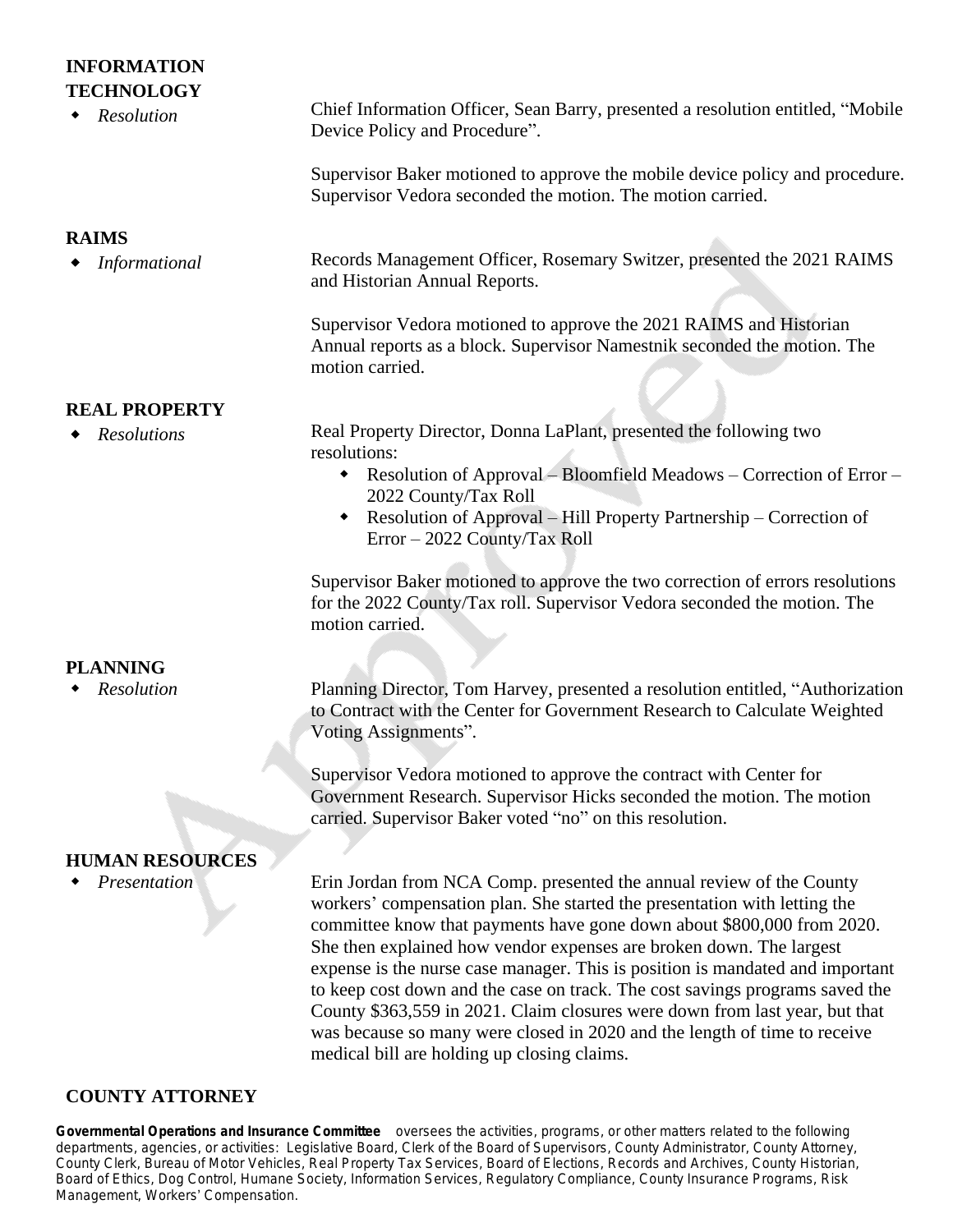*Budget Transfers* Sr. Fiscal Manager, Michael Wojcik, presented two budget transfers for the County Attorney's office. One for the increase in the self-insurance fund for the Eastern Shore Associates renewal policy invoice and one for ambulance services during County run COVID clinics.

> Supervisor Baker motioned to approve the two budget transfers as a block. Supervisor Vedora seconded the motion. The motion carried.

Assistant County Attorney, Art James, let the committee know that TenEleven wants to have a limitation of liability to their insurance limits. This is not standard policy for the contracting with the County. Mental Health Director, Jessica Mitchell, noted that this company provides a very important computer system that her department uses for case notes, medical records, and billing. They have been using it for many years, but she has reached out to other Directors in the State to see what they use and if there is something better. She found that this is the best program with the best price for their needs. The committee decided that is it in the best interest of the Mental Health Department to continue contracting with TenEleven. Allowing for them it be liable up to their insurance limits.

First Assistant County Attorney, Lea Nacca, has found that we don't have insurance to cover claims against our medical professionals. Our self-insurance can cover it, but we don't have any excess coverage like we do with other areas of the County. It has been discovered that many of the Mental Health and Jail Medical staff are carrying their own insurance. Ms. Nacca would like to know if the committee would like her to have Ms. Shaffer from NYMIR to get quotes for this insurance. Committee feels that as an employer we should be looking at providing this for work done at the County. The committee recommends Ms. Nacca to proceed with getting quotes for insurance to cover our medical professionals.

#### **INFORMATIONAL REPORTS**

The committee reviewed all reports and information submitted regarding:

- a. Workers Compensation and Safety Reports
- b. MVA Report

Safety Coordinator, Sherman Manchester, reported that the County had a good January. Reports will be a little different this year. They will only be done at the end of the month and reported to committee. Mr. Manchester then reviewed the County work hours, employees, and injuries for 2021. In 2021 our injury rating went down to 2.04 from 2.9 in 2020 and the lost time per injury rate also decreased to 10.3 hours from 13.5 hours in 2020.

Motion to approve the Workers Compensation and Safety reports as presented was made by Supervisor Baker, seconded by Supervisor Wille, and carried.

Motion to approve the motor vehicle accident report as presented was made by Supervisor Baker, seconded by Supervisor Hicks, and carried.

**Governmental Operations and Insurance Committee** oversees the activities, programs, or other matters related to the following departments, agencies, or activities: *Legislative Board, Clerk of the Board of Supervisors, County Administrator, County Attorney, County Clerk, Bureau of Motor Vehicles, Real Property Tax Services, Board of Elections, Records and Archives, County Historian, Board of Ethics, Dog Control, Humane Society, Information Services, Regulatory Compliance, County Insurance Programs, Risk Management, Workers*' *Compensation.*